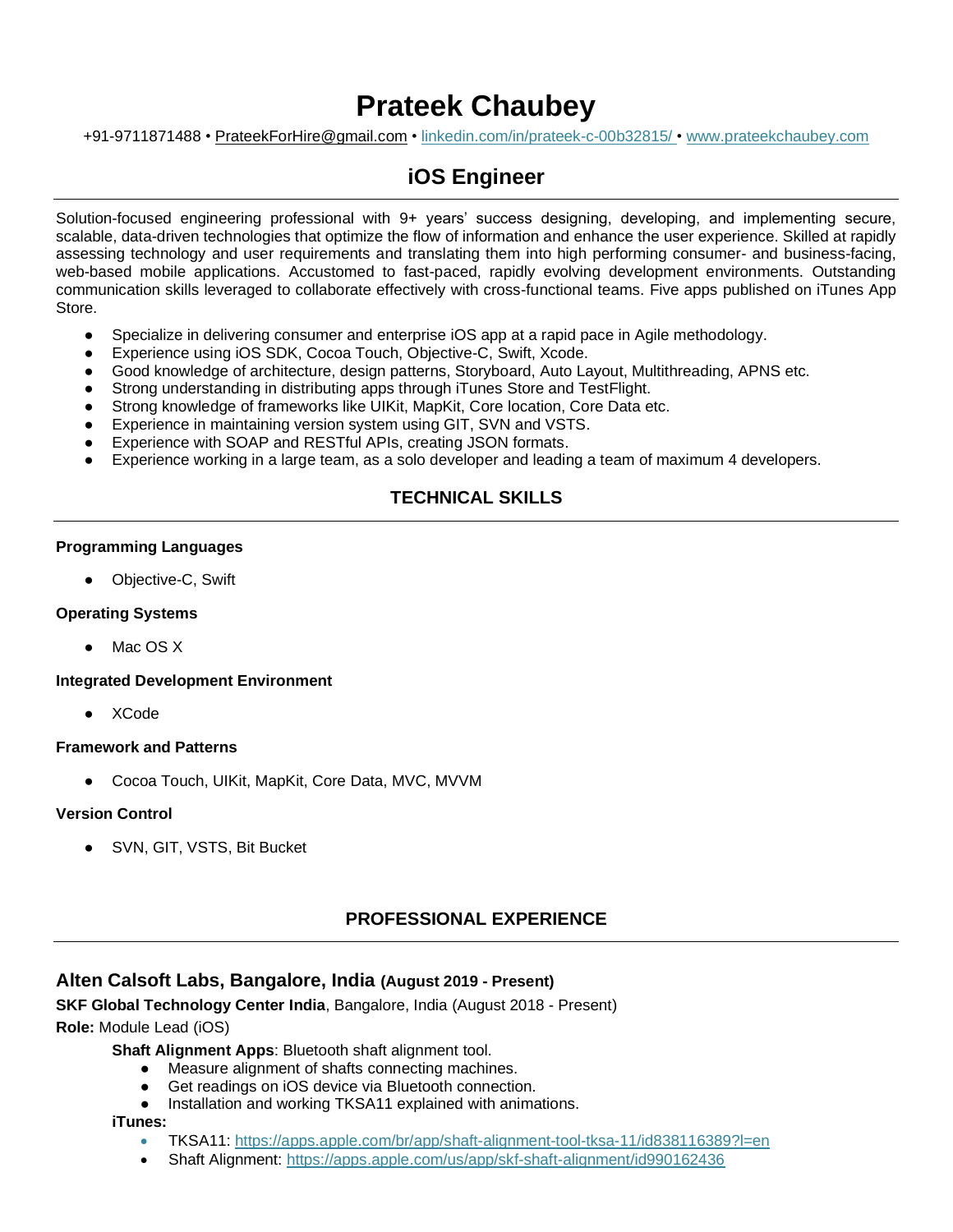- Vertical:<https://apps.apple.com/gb/app/skf-vertical-shaft-alignment/id1149886803>
- Values:<https://apps.apple.com/dz/app/skf-values/id1149907235>
- Soft Foot:<https://apps.apple.com/us/app/skf-soft-foot/id990158724>
- Spacer:<https://apps.apple.com/cn/app/skf-spacer-shaft-alignment/id1149892340?l=en>
- Machine Train:<https://apps.apple.com/sa/app/skf-machine-train-alignment/id1149906003>

#### **Software Merchant Inc, USA (September 2018 - January 2019)**

**Century Link**, Columbus, OH (September 2018 - January 2019)

**Role:** Sr. iOS Developer

**My CenturyLink**: Internet account management app.

- Manage CenturyLink Accounts from one app.
- View and Pay bills with ease.
- View payment history, scheduled payments and posted payments.
- Upgrade current plan or buy a new plan.
- See products and add or buy new products.
- Self-help videos for users to troubleshoot or optimize services.

**iTunes:** <https://apps.apple.com/ca/app/my-centurylink/id1015059570>

#### **Mobile Programming LLC, USA (October 2015 - September 2018)**

**KAR Auction Services**, Mesa, AZ (April 2016 - September 2018)

#### **Role:** Sr. iOS Developer

**Auto Transport Plus**: Vehicle transport app for shippers and carriers. *Published on iTunes App Store*.

- Enables vehicle photography.
- Allows freehand marking of vehicle damage on photos and adds damage codes.
- Emails and faxes inspection reports and bills of lading.
- Searchable by VIN and load ID and adds missing VINs.
- Supports multi-vehicle transport.
- Validates pick-up and delivery, reports status changes, and tracks locations and timestamps.
- Captures signatures.

**iTunes:** <https://itunes.apple.com/us/app/auto-transport-plus/id1233840557?ls=1&mt=8>

**CarsArrive**: Developed for auto transporters to record physical vehicle inspections at time of pickup and delivery. *Published on iTunes App Store.*

- Tracks, records, and validates picked up and delivered shipments.
- Reports status changes; establishes longitude, latitude, and timestamp.
- Searchable by VIN and load ID.
- Emails and faxes bill of lading.
- Records loose item inspections and panel damage; emails and faxes copy of inspection.
- Captures signatures.

**iTunes:** <https://itunes.apple.com/us/app/carsarrive/id721643710?mt=8>

#### **Pfizer Pharmaceuticals Inc.**, Collegeville, PA (October 2015 - March 2016)

#### **Role:** Lead iOS Developer

**Lupus App**: Collects users' physical and mental data via surveys and activities; accessed by medical researchers worldwide.

- Tracks number of steps users has taken.
- Alerts user to walk or stand for few minutes.
- Tracks quality of sleep via Fitbit.

### **Offshore A One Technology Pvt. Ltd., India (September 2011 - September 2015)**

**Wellness Plus**, Gurgaon, India

**Role**: Sr. iOS Developer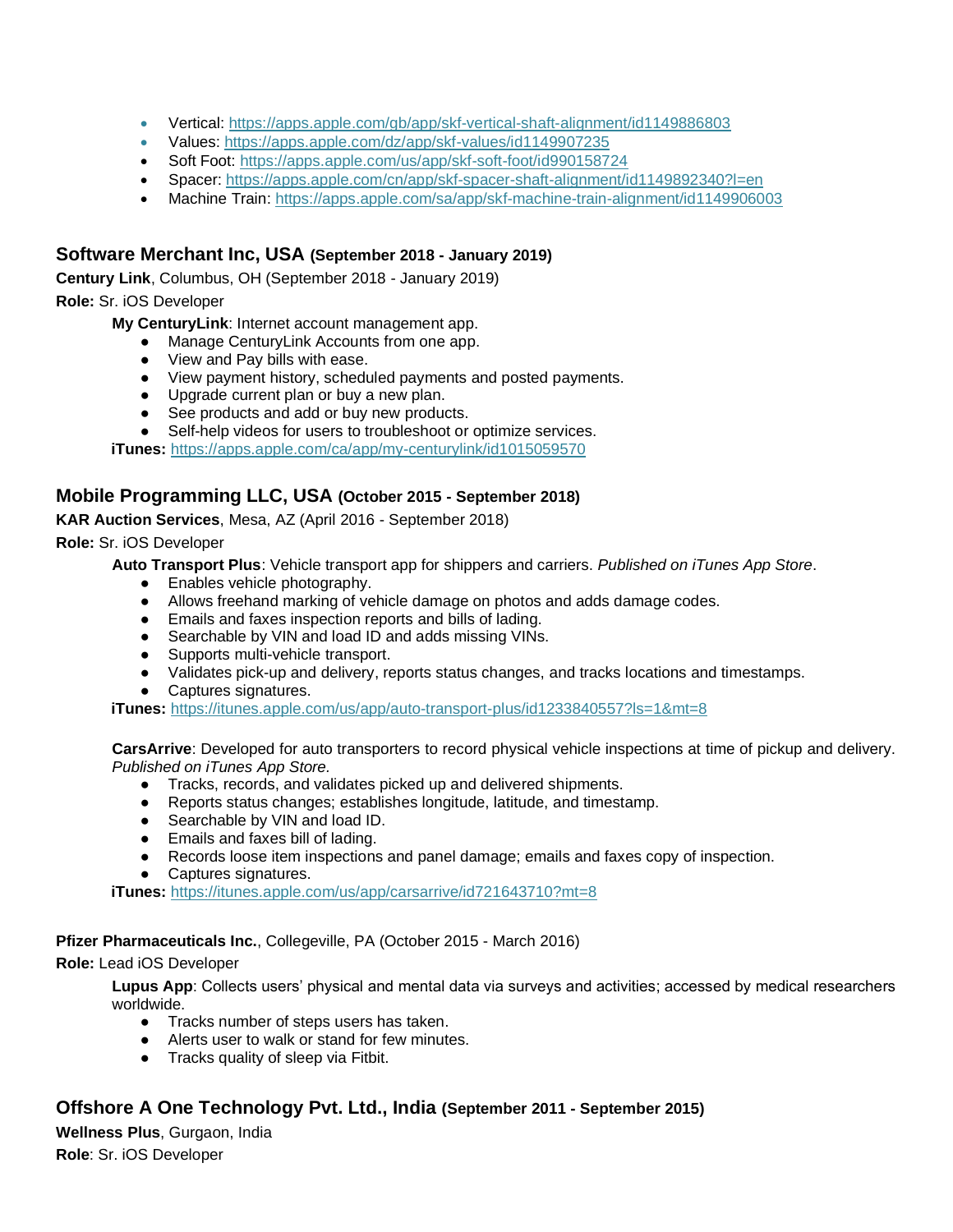**OptimisPT**: Medical record and practice management app for practitioners to document physical therapy data.

- Organizes and displays patient appointments and notes.
- Reduces cancellations via automated patient email reminders.
- Identifies copayments that need to be collected.

#### **Biotech Pharmaceuticals**, Gurgaon, India

**Role:** Lead iOS Developer

**Me&MyPi**: Consumer application that keeps track of medications and doctor appointments.

Enables users to configure doctor appointment and medication reminders.

**Novartis Inc.**, Gurgaon, India

**Role:** Sr. iOS Developer

**Clinical Trial Seek**: Provides cancer trial information from the National Institute of Health. *Published on iTunes App Store.*

- Informs users about clinical trials and how they work.
- Locates clinical trials in user's area; searches by location, disease type, treatment, trial phase and sponsor, age and gender of patients eligible to participate.

**iTunes:** <https://itunes.apple.com/us/app/clinical-trial-seek/id550482779?mt=8>

#### **AXA Insurance**, Gurgaon, India

#### **Role:** iOS Developer

**iPipeline**: Enterprise app

● Allows agents to search available insurance plans and download plan templates.

#### **Rosendin Electric Inc.**, Gurgaon, India

**Role:** iOS Developer

**Rosendin Construction Planner**: Enables power plant construction managers to document examinations of construction sites.

● Tracks construction materials, orders materials, verify orders, and sends an acknowledgment of materials received.

#### **Aveen LLC**, Gurgaon, India

#### **Role:** iOS Developer

**TwoFly**: Displays offers, promotions, and events offered by restaurants.

- Provides redeemable coupon within the app.
- Includes navigation from current location to restaurants nearby.

#### **Xcelerate Media**, Gurgaon, India

**Role:** iOS Developer

- **Southwest Airlines**: Management app that facilitates reviews of crew members.
	- Evaluation questionnaire comprised of 15 questions and two multiple choice answer options.
- **U.S. Airways**: Crew member evaluation tool.
	- Questionnaire has 78 questions with 4 options each.
	- Evaluator has option to input comments on employee performance.

#### **Boston Scientific Corporation**, Mohali, India

**Role:** iOS Developer

**Biliary Top Tools**: Medical device sales tool developed for Boston Scientific.

- Displays endoscopy products to customers.
- Plays animated videos of endoscopy tools.

**iTunes:** <https://itunes.apple.com/us/app/biliary-top/tools/app/id603254042?ls=1&mt=8>